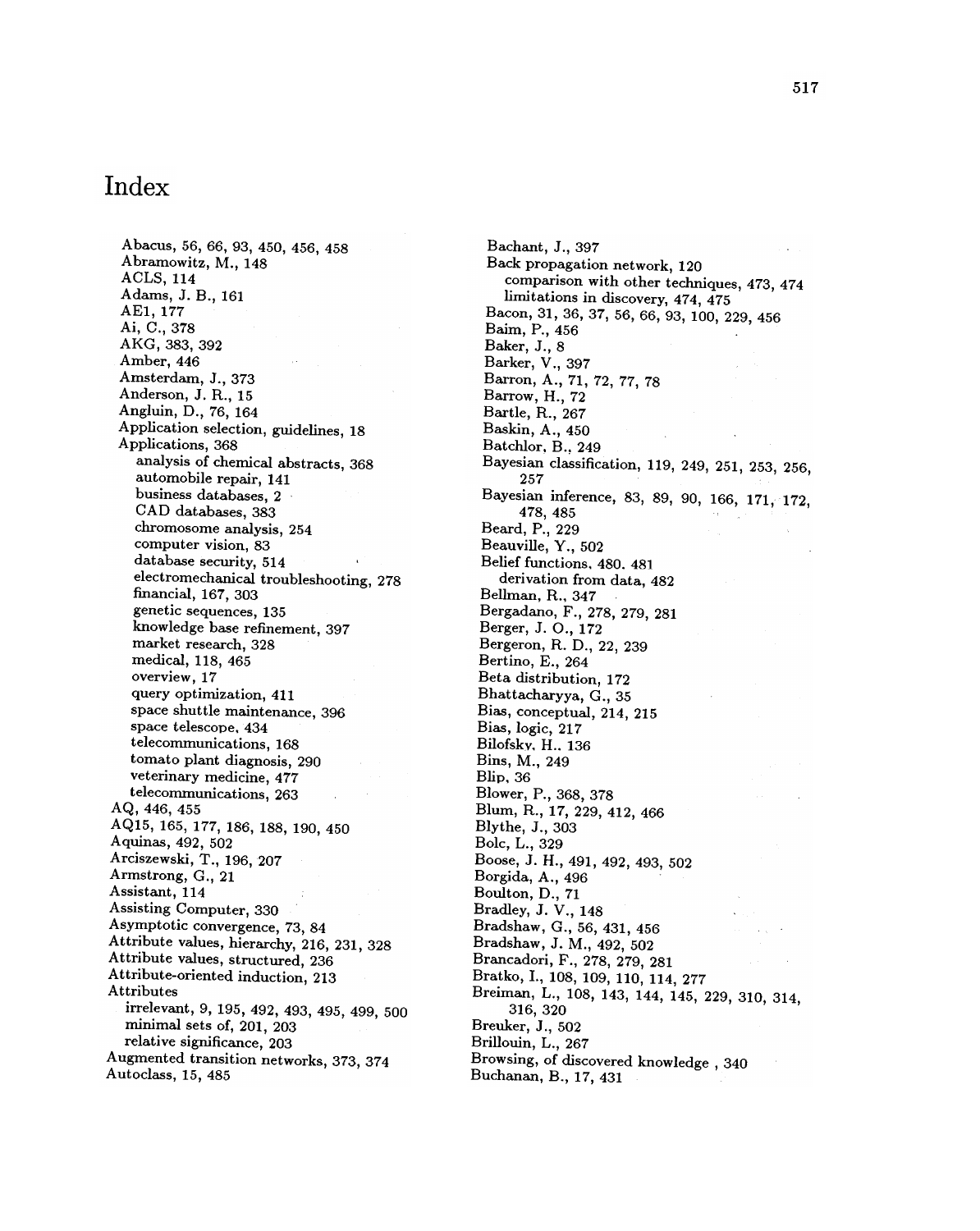hierarchical, 180 numeric, 15 parallel, 180 Clusters, labeling of, 188 Buchwald, H., 465 Bull, K., 478 Buntine, W., 171 Burbea, J., 128 Burks, C., 136 C4, 165  $C4.5, 502$ CAD databases, 383 Cai, Y., 32, 217, 220, 225 Carbonell, J., 6, 412, 447 CART, 314 Castleman, K., 254 Cater, A., 380 Causal relationships, medical, 466 Cecile, M., 477, 479, 480, 485, 487 Cendrowska, J., 229, 493, 495 Cercone, N., 32, 217, 220, 225 Cestnik, B., 277 Chakravarthy, U., 411, 412, 413, 414 Chan, A., 424 Chan, K. C. C., 109, 111, 112, 113, 120, 121, 133, 225 Chandrasekaran, B., 107, 251 Charade, 177 Charniak, E., 373 Cheeseman, P., 15, 89, 166, 229, 485 Chen, C. H., 249 Chen, M. C., 309, 321 Cheng, J., 142, 144, 146 Chi-square test, 48, 109, 110, 119, 134, 148, 333, 480 Chilausky, R., 17, 141, 277, 511 Chimenti, D., 32 Chiu, D. K. Y., 109, 114, 116, 125, 126, 127, 132, 133, 136 Chomsky, N., 161 Chow, C. K., 136, 475 Christodoulakis, S., 312 Chromosome analysis, 254 Chu, P., 312 Clark, P., 166, 229, 114, 223 Classic, 496 Classification ambuguity, 282, 286 Classification methods, comparison, 119, 149, 152, 257, 303, 473, 474, 480, 495 Classification tree, nonstrict, 255 Cluster/2, 181 Clustering, 15 conceptual, 15, 178, 455, 457

CN2, 165 Cobble, 397, 402 Cobweb, 15 Code, 502 Cognosys, 502 Complexity analysis, 45, 51, 59, 120, 167, 182, 224 , 236 , 396 , 487 , 488 Computer vision, surface reconstruction, 78 Concave function, 314 Conceptual analysis, 379 Conceptual hierarchy, 11, 215, 216, 249, 252, 282 , 283 Confidence factors, 394 Connell, C., 233, 312 Conover, W., 233 Constructive induction, 189, 272, 279, 456 Contingency tables, 43, 47 Cooper, G., 487 Coper, 56, 66, 93, 456 Cornell, M., 396 Cover, T. M., 71, 72, 78, 87, 127 Cramm, S., 456 Credit assignment in learning, 439 bucket brigade, 439, 440 Cummins, H., 118 Curve fitting, 37, 66, 78, 84 d'Addario, L. R., 126 Data, 151 attributes, masking relevant, 151 dependencies, 195, 200, 468 functional, 245 discrete, 160, 167, 195, 213 dredging, 32 explosion, 2 "fishing," 170 homogeneity index, 313 incomplete, 10; 185 inconclusive, 141, 142 inconsistent, 387 missing values, 9, 42, 61, 109, 114, 189, 466, 479 , 480 , 485 , 493 , 494 , 495 mixed-mode, 114, 127, 236 noisy vs. inconclusive, 155 noisy, 9, 61, 62, 71, 89, 96, 103, 109, 126, 135, 142, 144, 185, 190, 207, 225, 226, 250, 279, 300 , 332 , 492 , 493 , 494 , 495 , 499 , 513 not-applicable values, 120, 292, 340 precision, 10 sparseness of, 33, 37 summarization, 230, 309, 325 Data sequence, generating functions, 75 informativeness , 357 , 358 , 359 , 360 , 361 , 362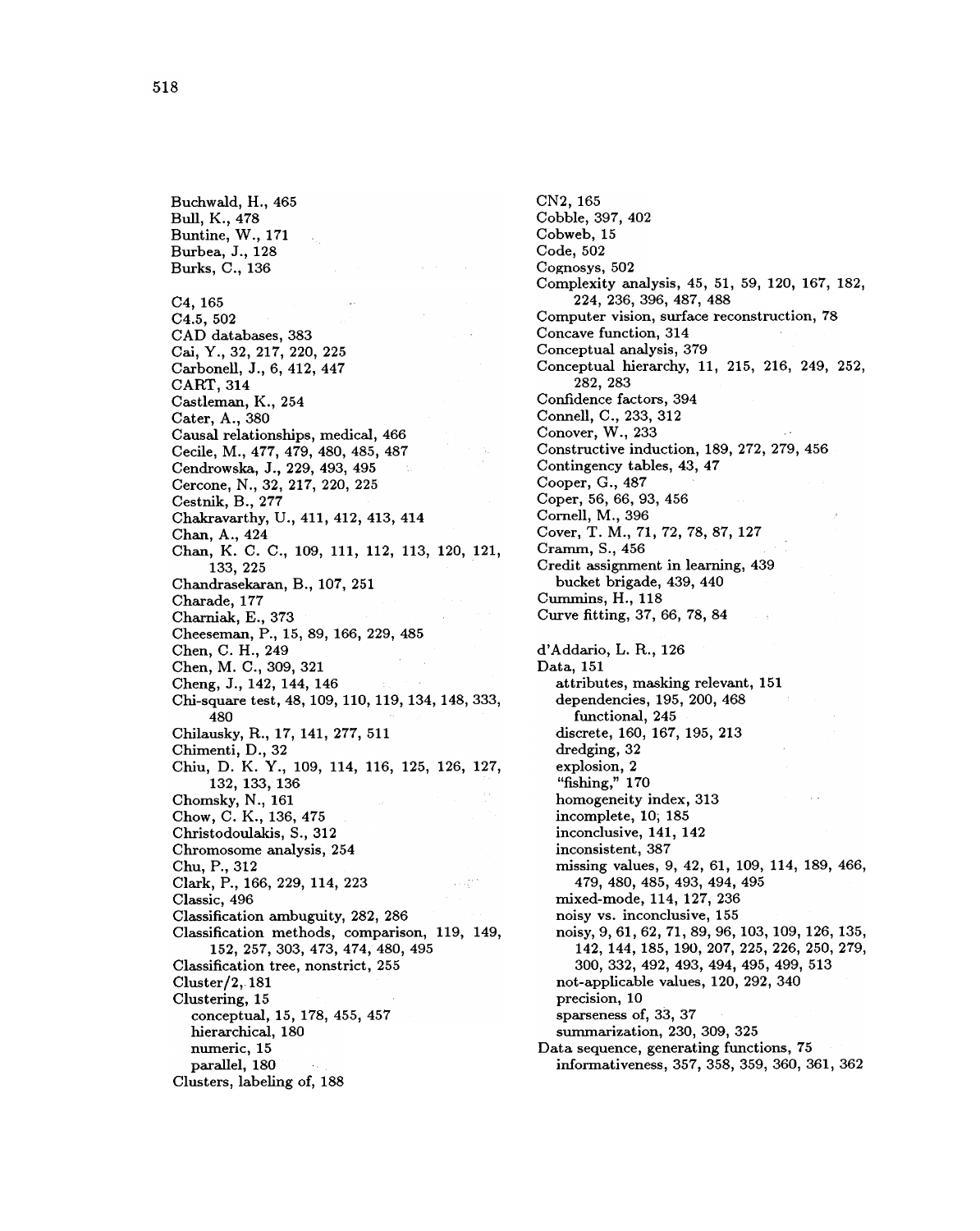linguistic, 347, 348, 349, 350, 351, 352, 353, 354 , 355 , 356 ~ 57 358 , 359 , 360 , 361 , 362 of changes over time, 333 redundancy filters, 335 statement types, 327, 331, 343 verification methods, 332 truth value, 351 Data, complex, 21, 289, 383 vs. attribute-value vector, 290 Data, content interpretation, 327 Database security, 507, 508, 509 disclosure, 514, 515 intrusion detection, 511, 515 multilevel, 510 Database, closed-world assumption, 215 Databases vs. Machine learning, 5 DATAX, 93 Davies, R. G., 249 Davis, J., 456 Davis, R., 399, 412 DBlearn, 227 Decision tables, 205, 206 Decision trees, 143, 456 branching vs. termination, 108 classification accuracy , 108 combining heuristic and Bayesian approaches , 249 complexity, 108 estimating error rate, 108 for cardinality estimation, 310 for chromosome classification, 255 for value estimation, 310 function-based, 261, 268, 270, 271, 272, 273 information entropy measure, 143 information gain, of an object slot, 296, 298 overfitting, 108, 144, 145 pruning, 145, 493 pessimistic, 149 post (disadvantages), 155 post vs. pre, 151 post, 108 pre, 108, 119 windowing, 121 vs. Decision tables, 206 DeJong, G., 399 Delaune, C. I., 384 Dempster-Shafer theory, 481, 482 Denning, D., 510, 511, 515 DeWitt, D., 312 Diagnostic systems, 278 model-based, 383, 384 Diday, E., 455 Diederich, J., 502 Dietterich, T., 224

E\*, 93, 101, 103 Edaas, 514 Elias, P., 87 Elmasri, R., 422 Empirical induction, 502, 503 Dipmeter Advisor, 399 Discover, 93 Discovered knowledge, 400 causal relationships, 467 chemical reactions , 380 classifiers. 272. 475 disjunctive concepts, 272 examples, 255, 332, 335, 406  $form, 12$ operational control, 431 presentation, 13, 229 search space, 334 understandability, 279, 286 examples, see also Data summarization statement types, 331 Discovery methods, overview, 15 Discovery tasks, 16 Discretization, 85, 86, 87, 116, 125, 207, 266, 340 adjustable buckets method, 233, 234 equi-density, 315 examples, 129 for MDL approach, 86 fuzzy, 479 hierarchical maximum entropy, 127, 128 into equal width intervals, 129 into two classes, 43, 114 legitimate, 315 maximizing entropy, 114 of a categorical attribute, 316 Diversity function, 128 Dixon, J. K., 171 Domain knowledge, 21, 126, 168, 171, 180, 188, 189, 215, 229, 244, 245, 249, 252, 255, 256, 262, 263, 264, 271, 273, 279, 282, 289, 297, 300, 305, 325, 400, 401, 420, 433, 467 form of, 60, 66 not assumed, 120 parameter spaces, 437 usage tradeoffs, 11 use in translation, 391 Domain theory, 277 Draper, N. R., 127 Duda, R. O., 127 Dunn, G., 15

Enigma, 277 Entail, 166

Entropy, 125, 126, 127, 267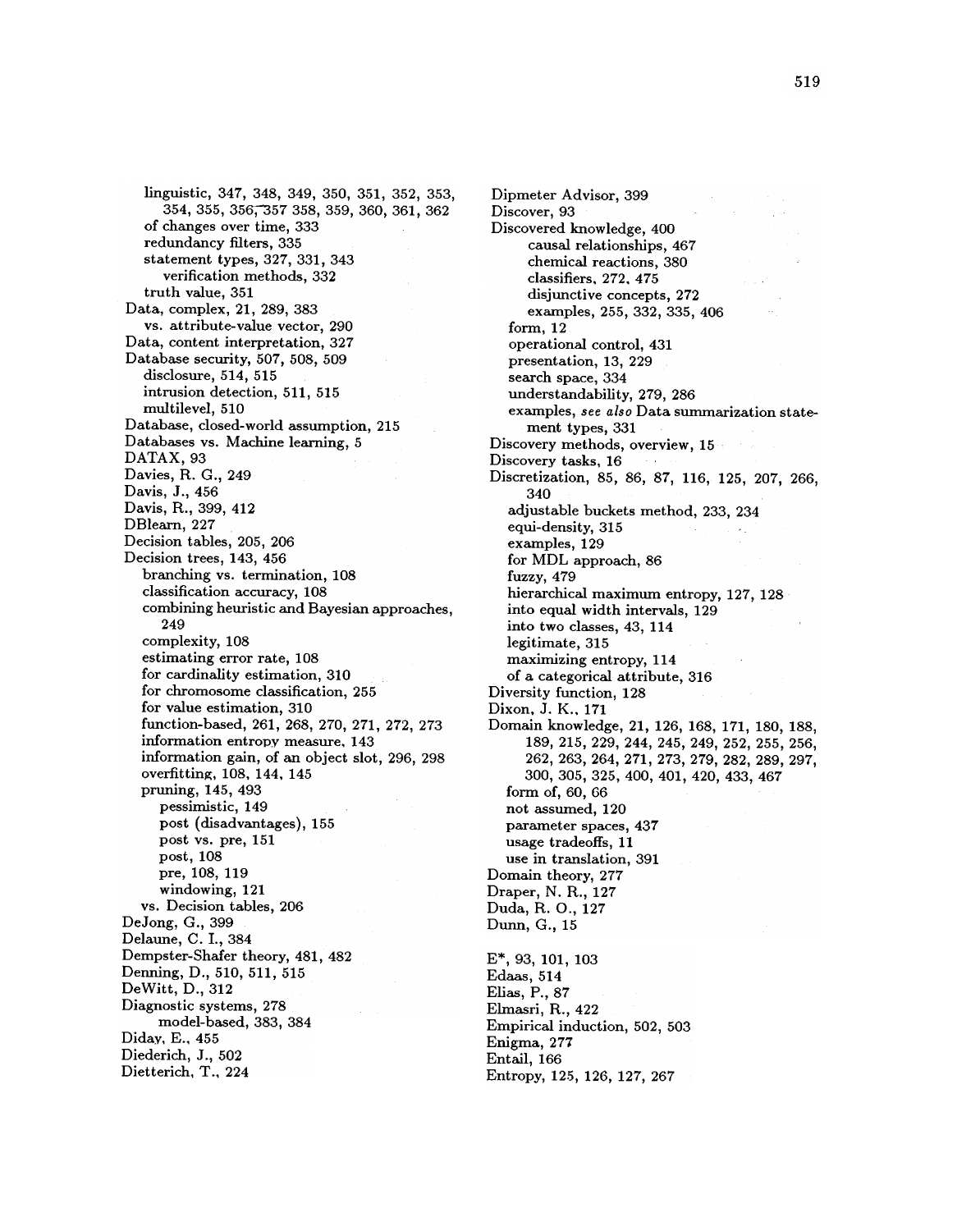Entropy, cross, 163, 164, 165 Entropy, maximization, 128 Epstein, G., 196 ESCA, 470 Eshelman, L., 502 Estimation, 171, 172, 173 Bayesian, 172 improvement by using domain knowledge, 244, 245 in a small sample, 167 maximum entropy, 172 of a query size, 312 of attribute values, 309 of concept size, 233, 234, 309 of concept size, using a cardinality tree, 318 of data summary, using a regression tree, 321 of expected frequency, 131 of probabilities, 166, 170, 171 using classification trees, 309, 314 Eta. 469 Ethical issues, 19 ETS. 502 Euclidean space, 127 Eurisko, 439, 446 Event covering, 130 Everitt, B., 15 Evidence, sensitivity to missing values, 480 Evidence, weight of, 112, 113, 478 Expert systems, 277 construction by induction, 277 for classification, 107 for diagnosis, 282 for telecommunications, 168 medical, 468, 477 performance evaluation, 470, 472 refinement, 397 Expertise transfer, 502, 503 vs. empirical induction, 492, 500 Expertise, levels of, 492 Explanation-based generalization, 16, 280, 397, 398, 399, 402, 405 Explora, 325 Extracting knowledge from text, 368 Fahrenheit, 31, 36, 37, 38, 93, 446, 456 Falkenhainer, B., 56, 66, 93, 456, 459 Farewell, V., 480 FBI. 261. 270 Federal government, credit rating, 234 Feigenbaum, E., 114, 223, 431 Feigenbaum, J., 224 Feinstein, J., 514 Feller, W., 240

Fermanian, T., 450

Fienberg, S. E., 120 Fingleton, B., 133 Finkelstein, S., 424 Fisher's exact test, 108, 148 Fisher, D. H., 15 Fishman, D., 411, 412, 413 Forte, B., 127 FORTY-NINER, 31, 39 Fourier analysis, 278 Frame representation, 371, 378 Frame -based languages , 294 Frame-based models, 384, 385 Franklin, R., 478 Frawley, W., 31, 367 Freeman, P., 71 Function finding, 456, 458 anecdotal evidence, 97 artificial environments for, 98 bias, 56, bias, 94 data segmentation, 64, 83 examples, 63, 80, 81, 83, 84, 93 from observational data, 55 partial correctness, 96 predictive power bias, 73 prototypes, 57, 62, 69 Reduction algorithm, 56 scientific goals of, 95 user guidance, 62 using MDL principle, 78 verification, 58 vs. statistical methods, 99 Fuzzy logic, 160, 166, 347, 353, 354, 479 Gaines, B. R., 7, 166, 229, 231, 491, 492, 493, 499, 502 4*99*, JU Gale, W., 02 Gallager, R., 72, 79 Gallaire, H., 219 Gallant, S., 22 Ganascia, J., 177 Gebhardt, F., 332, 339, 340 Geiger, D., 8 Gelsema, E., 249 Generalization trees, climbing, 218 Generalization, 327, 338, 443 threshold, 218 overlapping, 339 Genesereth, M., 214, 215, 217 Genetic sequences, 135 Geometric distance, 147 Gini index, 313 Giordana, A., 278, 279, 281 Glauber, 36, 177 Glymour, C., 8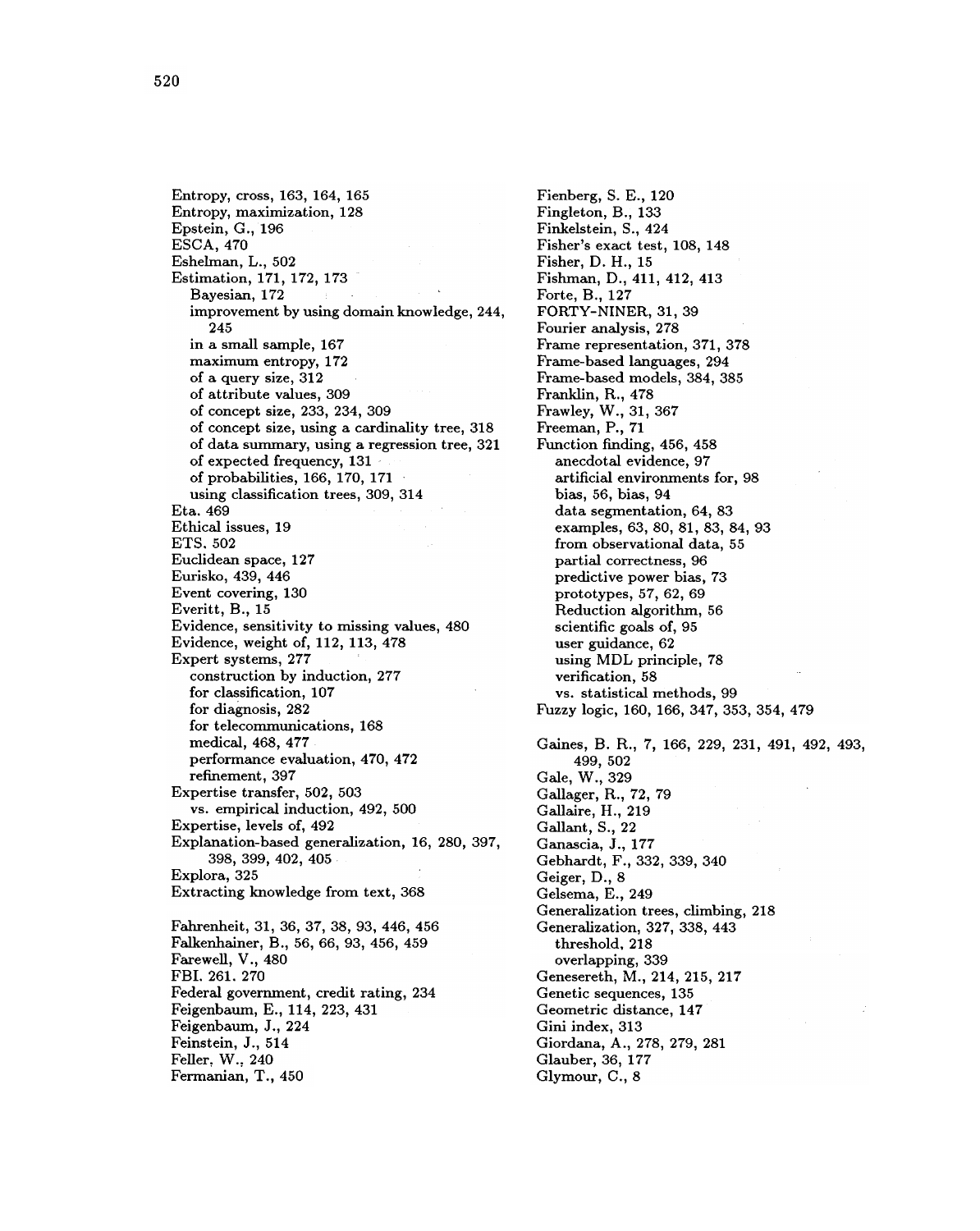Gold rush, 32 Gonzalez, A. J., 396 Good, I. J., 111, 112, 172, 478 Goodman, R. M., 160, 162, 163, 166, 167, 168, 169, 177, 231, 512 Granum, E., 254 Greene, G., 93, 450, 456, 459 Grimson, W., 72 Grinstein, G., 22, 239 Grishman, R., 379 Groen, F., 257 Grosof, B., 223 Grzymala-Busse, J., 196 Gunderson, A., 262 Gupta, D., 196 Habbema, J., 249 Haberman, S. J., 111, 133 Hais, Y., 481 Hajek, P., 330 Halasz, F., 330 Hamilton, H., 93 Hammel, R. A., 395 Hammer, M., 411, 412, 413, 414 Han, J., 32, 217, 220, 225 Hanna, F., 446 Hannemann, J., 341 Hart, A., 108, 109, 110 Hart, P. E., 127 Haussler, D., 5, 181, 237, 272, 336 Havranek, T., 330 Higgins, C., 168, 169 Holland, J. H., 16, 161, 439 Hong, J., 177, 178, 181, 182, 186, 188, 231 Horn, B., 178, 193 Hu, C. H., 118 Huber, P. J., 8 ID3, 2, 108, 119, 141, 142, 143, 144, 145, 165, 177, 289, 292, 435, 502 ID3, problems with, 143, 291, 294 ID4, 142 ID5, 142 IDS, 32, 66, 93, 99 Iman, R., 233 Imielinski, T., 230 Incremental methods, 21, 170, 184, 186, 226 Induct, 493, 495 Inductive inference vs. Communication theory, 162 Inductive systems superior to expert systems, 286, 303 Inferule, 141, 145 Information content, 160, 162, 164, 165, 168, 169

Information Theory, 159 Information, 125 J-measure, 162, 163, 165 mutual, 111, 63 Ing, P., 254 Inlen, 449 Integrated inductive-deductive paradigm, 277 Integrated learning systems, 22, 177, 431, 449 Interactive systems, 21, 449 Irani, E. A., 473 Irani, K. B., 141 Itrule, 159, 166, 177 James, M., 110 Jamieson, J. R., 384 Jankowski, A., 39 Jarke, M., 411, 412, 413 Jaynes, E. T., 126, 172 Jensen difference, 128 Johnson, R. A., 35 Johnson, R. W., 163 Johnson, S., 378 **Kads**, 502 Kalbfleisch, J. G., 132 Kamel, N., 312 Kanal, L., 251 Kapur, J. N., 126 KATE, 289, 296 Katz, B., 450 Kedar-Cabelli, S., 16, 280, 399 Keller, R., 16, 280, 399 Kepler, 55, 60, 93 Kerschberg, L., 450 KID3, 229, 234 Kim, W., 7 King, J., 411, 412, 414, 425 King, R., 312 Kitten, 502 Kittredge, R., 379 Kladke, R. R., 394 Klinker, G., 502 Klösgen, W., 338 Knack, 502 Knill-Jones, R., 480, 481 Knowledge acquisition, 7, 107, 167, 277, 286, 491, 503, 507 unauthorized, 508, 509, 513 Knowledge discovery, 3 definition, 3 framework, 8 overview, 1 Knowledge extraction, 383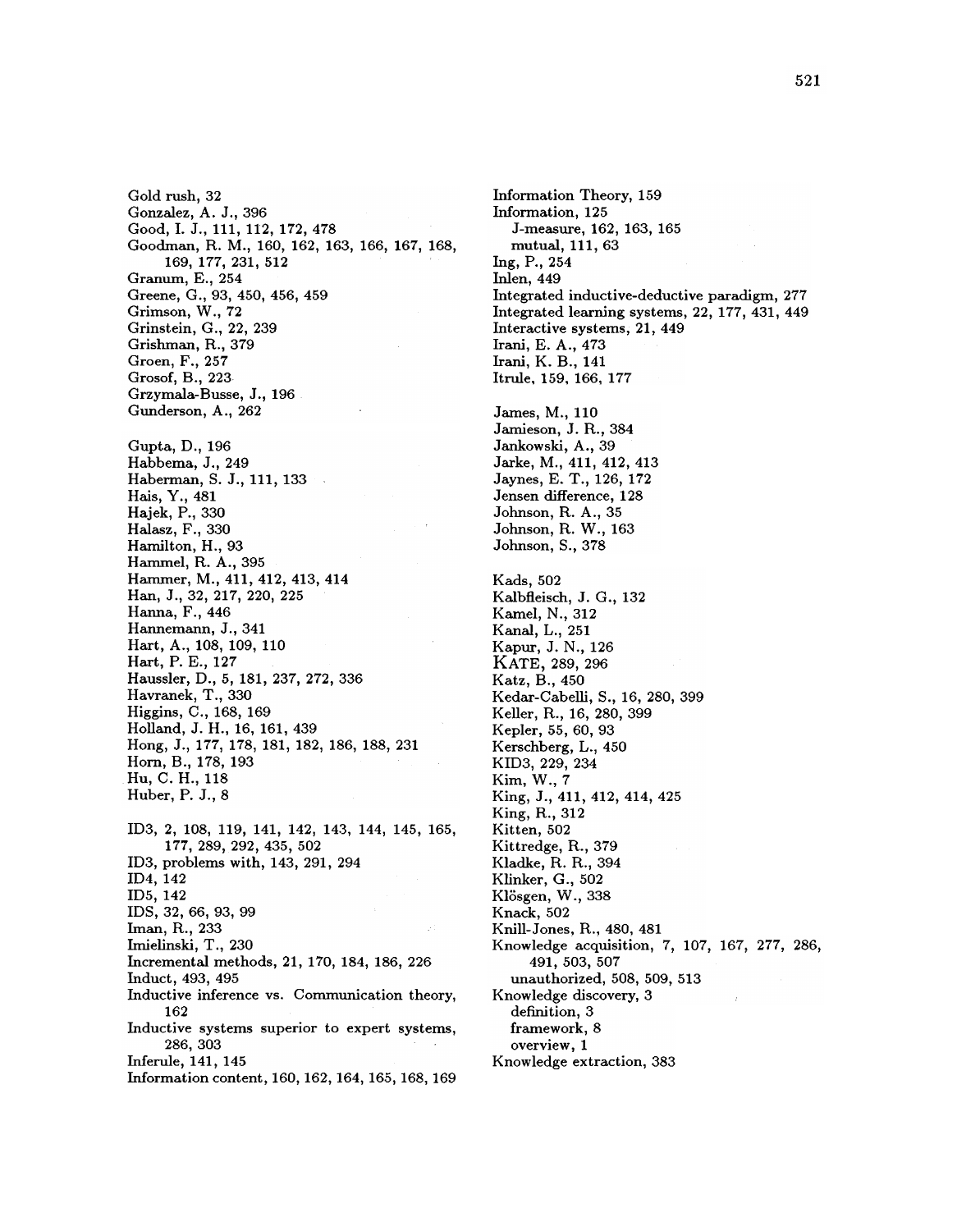Knowledge generation operators, 453, 454, 455, 456 Knowledge management operators, 452 Knowledge refinement, 184, 187, 192, 397, 477 Knowledge representation, 451 frame-based, 289 Knowledge, extraction vs. discovery, 384 Knowledge, problem-solving, 399, 401, 422 method dependent, 400, 403, 404 task independent, 400, 402 Knowledge/Data trade-off, 499 Kodratoff, Y., 225, 300 Koehn, B., 36, 56, 66, 93, 456 Kolodner, J., 447 Kolodziejczak, T., 136 Kononenko, I., 108, 109, 110, 114, 277 Kriton, 502 KRS, 499 KSSO, 492, 493, 502 Kukich, K., 329 Kulkarni, D., 226 Laird, J., 402 Landeweerd. G.. 249 Langley, P., 32, 36, 37, 45, 56, 66, 93, 99, 177, 229. 431. 446. 456 Laplace's law, 108 Larson, J., 455, 456 Lascurain, M. de, 127 Latocha, P., 330 Latocha, P., 336 Layman, T., 456 Lebowitz, M., 367 Ledley, R., 254 Ledwith, R., 368, 378 Legal issues, 19 Lehrberger, J., 379 Lenat, D., 412, 431, 433, 446 Leobs. 178 Leung- Yan-Cheong, S., 87 Levine, S., 262 Lewenstam, A., 33 Lex, 446 Lindsay, R., 412 Little, J. D. C., 21 Liu, C. N., 136, 475 Liu, T. S., 136 Long, J., 465, 469, 470, 473 Lopez-Suarez, A., 477, 480, 485, 487 Lubs, H., 254 Lundsteen, C., 254

Malley, C., 230 Manago, M., 225, 300, 303 Muralikrishna, M., 312 MYCIN, 107 Myers, J., 481 Myler, H. R., 396 Mann, W., 341 Mannino, M., 312 Mao, C., 177, 231 Marcus, S., 502 Marek, W., 199 Markov chains, 168, 169 Marriott, F., 127 Matessa, M., 15 Matheus, C., 272 Matthews, D., 480 Maung, I., 487 Maximum likelihood estimation, 111, 172 Maximum weight spanning tree, 475 May, M., 502 McClelland, J., 16, 472 McDermott, D., 373 McDermott, J., 404 McDonald, D., 329 McLeish, M., 477, 479, 480, 485, 487 McNamee, L., 309 MDL principle, 162 application methodology, 78 compared with Bayesian inference, 83 convergence results, 77 Melkanoff, M., 309 Melnyk, J., 254 MEPS, 282 Michalski, R. S., 6, 17, 56, 66, 93, 141, 165, 177, 181, 186, 188, 196, 216, 218, 224, 277, 279, 282, 330, 338, 412, 446, 450, 455, 456, 457, 458 , 459 , 511 Michie, D., 2, 289 Mingers, J., 231 Minimal length encoding, 71 Minimum Description Length principle-see MDL principle, 71 Minker, J., 219, 411, 412, 413 Minsky, M., 294, 478 Mitchell, T. M., 6, 16, 17, 280, 332, 399, 402, 412 , 446 , 511 ML-smart, 279 Mole. 502 Monarch, I., 502 Mooney, R., 399 Morik. K.. 36 Mozetic, I., 177, 186, 188 Mrozek, A., 196 Muggleton, S., 279 Muntz, R., 236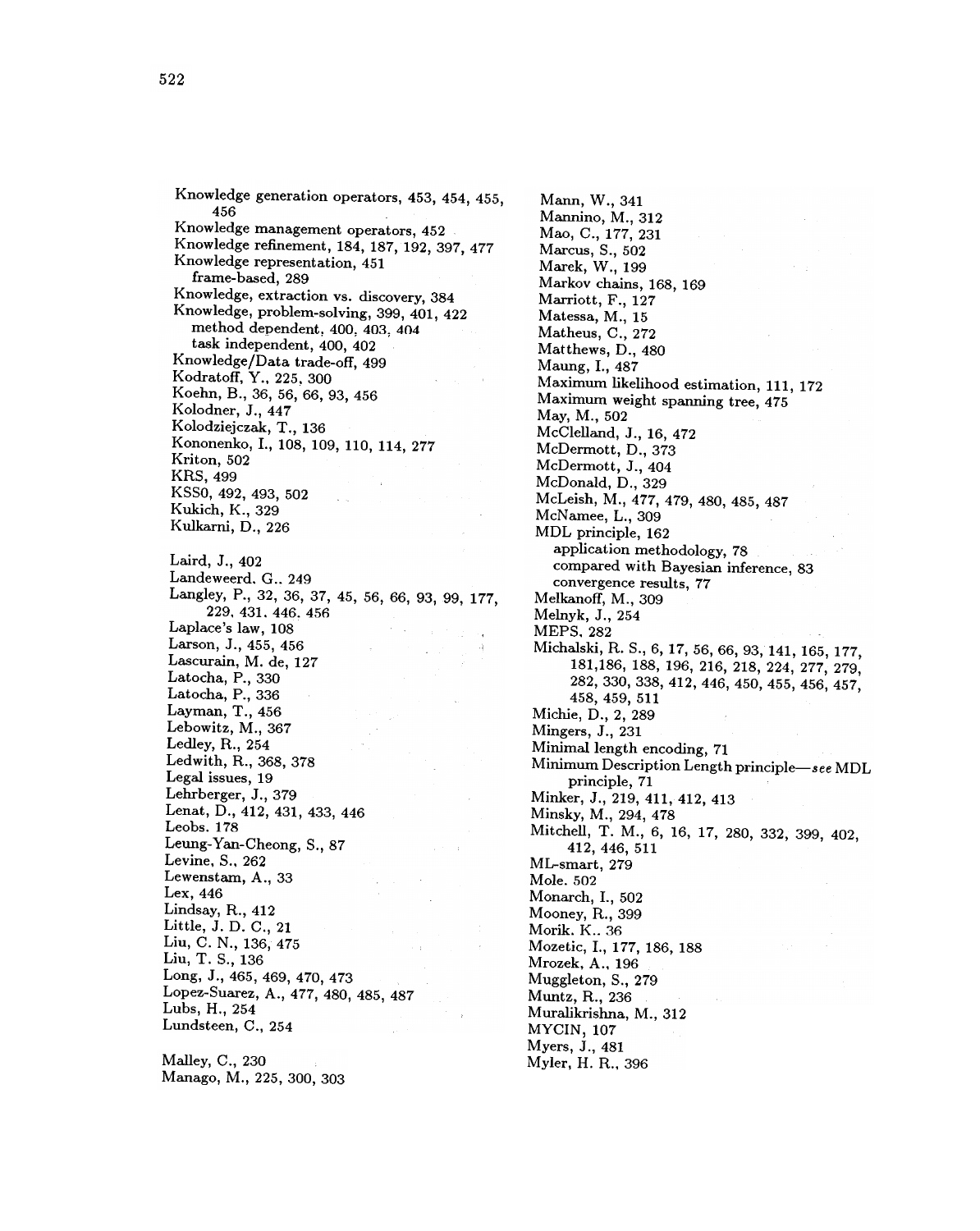O'Connor, D., 397 O'Leary, D., 19 Object-oriented programming, 299 Ontos, 502 Oosterlinck, A., 249, 254, 255, 257 Ortega, J., 58 Osteyee, D., 111, 112 Overfitting, 73 Ozsoyoglu, M., 411, 412, 413, 414 PLS1, 485 POSCH, 465 Prerau, D., 262 Prior probability, 171, 172, 173 Naqvi, S., 32 Natural language processing, 368 Natural language, 379 conceptual analysis , 371, 372, 373, 379 frame representation, 371, 378 lexical analysis, 372 semantic analysis, 373 syntactic analysis, 373 Nearest neighbour estimation, 127 NeIder, J.. 329 Newell, A ., 161 Ng, C. T., 128 Niblett, T., 108, 114, 166, 229 Nicolas, J., 7, 219 Nilsson, N., 214, 215, 217 Nirenburg, S., 502 Nishio, S., 7 Nordhausen, B., 32, 66, 93, 99 NP-hardness, 5, 181, 204, 237, 251, 487 Pagallo, G., 272 Pao, Y. H., 118<br>Papadimitriou, C., 314  $\blacksquare$ Paris , J . , 487 Parsaye, K., 325 Parzen window, 127 Parzen, E., 127<br>Pattern classification, 249 Pattem classification , 249 Pattern classification , statistical , 249 Patterson, A., 114 Pawlak, Z., 196, 199, 207 Paz, A., 8 Pearl, J., 8, 233 Pednault, E., 71, 72, 73, 77, 78 Performance evaluation, 51, 62, 80, 103, 118, 134, 257, 285, 303, 336, 396, 480 Piatetsky-Shapiro, G., 15, 31, 163, 166, 233, 312, 367 Piper, J., 254, 257 Planet, 502

Probabilistic inference, 109 Probabilistic models, 71 Projection pursuit, 8 Prophet, 263 Prospector, 107 strong, 203 Reinke, R., 456, 215 Relaxation labeling, 395 Rendell, L., 485 Repertory grid techniques, 502 Rheinboldt, W., 58 Riesbeck, C., 379 Rissanen, J., 71, 87, 62, 164 Ritchie. G., 446 Rivest, R. L., 162 Rose, D., 36 Rosenberg, C. M ., 167, 169 Rosenbloom, P., 402 Rosenfeld, A ., 395 Rough sets, 195 applications, 196 theory, 196 Quantizing-see also Discretization, 85 Quantum mechanics , 76 Query optimization, rule derivation, 415, 416, 417 , 418 Query optimization, rules, 413, 415 Query optimization, semantic, 411, 412, 413, 414 , 415 , 423 Quinlan, J. R., 16, 21, 108, 109, 110, 119, 120, 121, 141, 142, 143, 144, 145, 146, 148, 149, 162, 165, 177, 196, 206, 229, 231, 261, 263, 277 , 289 , 292 , 310 , 485 , 491 , 492 , 493 , 95 , 511 Radicchi, S., 278, 279, 281 Radix, 466 Rao, C. R., 128 Ras, Z., 196 Rasiowa, H., 196 Regression tree, 319 Regression, 319 least squares, 319 logistic, 480 multiple linear. 469 comparison with other techniques , 473 , 474 Regularities. 38 boundaries of, 38 expression of, 34 multi-dimensional, 49 probabilistic, 126

Prism, 493, 496, 502 Privacy concerns, 19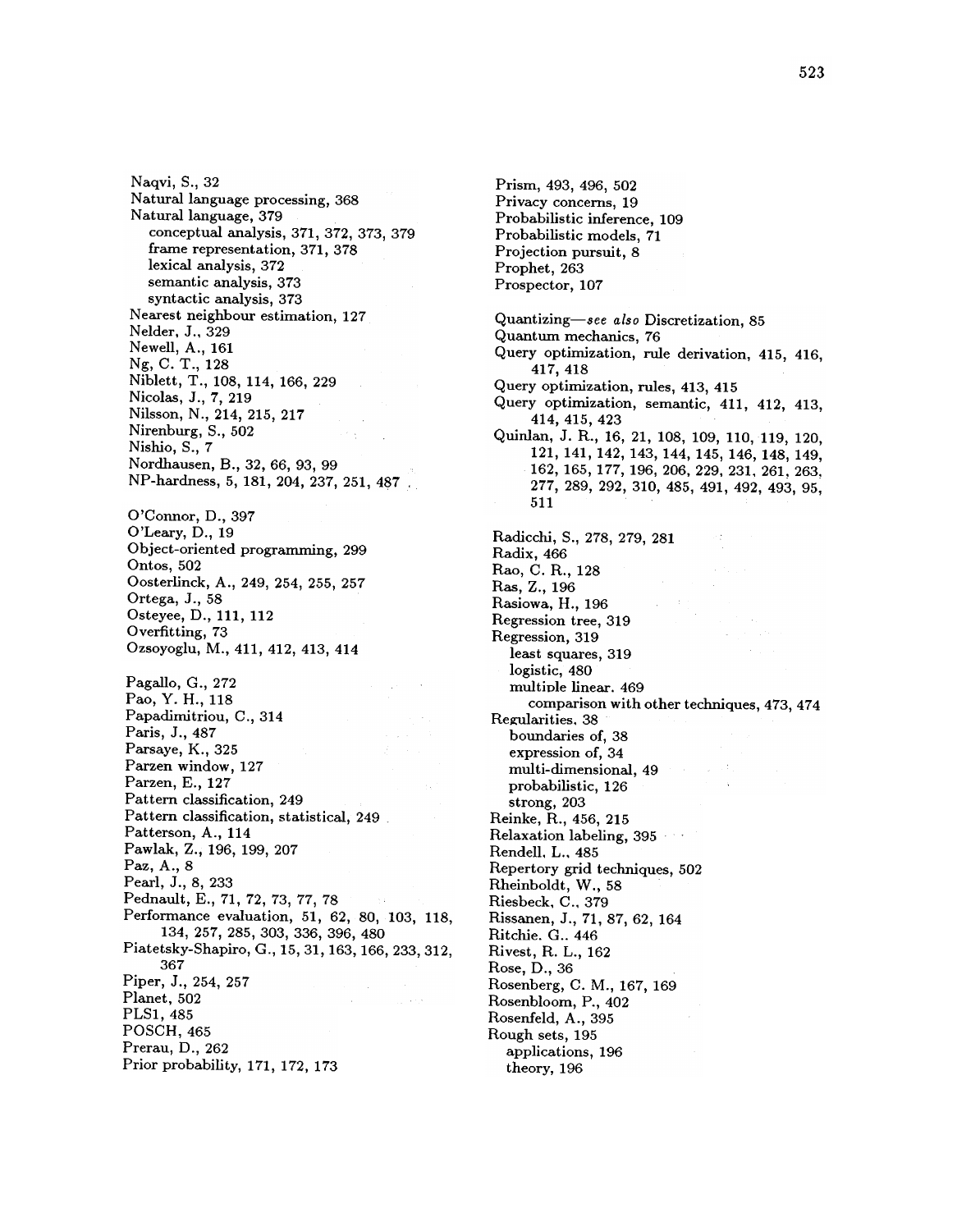Ruhmann, I., 502 Rule discovery , 117 , 145 , 164 , 169 , 184 , 185 , 192 , 193 , 206 , 219 , 221 , 238 , 264 , 285 , 422 , 436 , 457 , 497 , 498 asymptotic convergence , 434 by experimentation, 431, 435 comparison of methods, 165, 222, 223 examples, 117, 145, 164, 169, 184, 185, 192, 193, 206, 219, 221, 238, 264, 285, 422, 436, **193 , 206 , 219 , 206 , 219 , 206 , 219 , 206 , 206 , 206 , 206 , 206 , 206 , 206 , 206 , 206 , 206 , 206 , 20** for query optimization, 411 limitations of, 511<br>Rule justification, 398, 99, 401, 403 Rule utility, 190, 206, 229, 232 Rule utility , 190 , 206 , 229 , 232 comparison of measures , 163  $\mu$  231  $\mu$  231  $\mu$  231  $\mu$  231  $\mu$  231  $\mu$  231  $\mu$  231  $\mu$  231  $\mu$  231  $\mu$  231  $\mu$  231  $\mu$  231  $\mu$  231  $\mu$  231  $\mu$  231  $\mu$  231  $\mu$  231  $\mu$  231  $\mu$  231  $\mu$  231  $\mu$  231  $\mu$ J-measure, 162 principles, 231, 232 probabilistic, 163  $\bullet$  . The evidence of  $\bullet$ Rules , 111 , 111 , 112 , 112 , 112 , 112 , 112 , 112 , 112 , 113 , 113 , 113 , 113 , 113 , 113 , 113 , 113 , 1 change over time. 326. 423. 424. 433 characteristic, 111, 112, 180, 183, 213, 217, 230, 455, 458 classification , 220 percent , 220 percent , 120 percent , 120 percent , 120 percent , 120 percent , 120 perce 191 , 205 , 206 , 206 , 206 , 206 , 206 , 206 , 280 , 281 , 281 , 281 , 281 , 281 , 281 , 281 , 281 , 281 , 28 classification, probabilistic, 142 conjunctive, 5, 213 deductive, 300 disjunctive. 213  $242, 244$ exact. 229 for concept inheritance, 188 for control, 431 in DNF, 181 presentation , 238 , 499 probabilistic , 160 , 160 , 160 , 160 , 160 , 160 , 162 , 162 , 167 , 168 , 169 , 160 , 161 , 162 , 162 , 168 , 226, 229, 230 strong, 229, 230, 326 structuring sets of, 238 visualization, 229, 239 weak, 326 Rumelhart, D., 16, 472 Russell, S., 223, 224 RX , 466, 469 Bacon, 107 Sager, N., 378 Sager, T., 312 Sahoo, P. K., 126, 129 Saitta, L., 279, 281 Balt, 502 Sampling, 14, 239 Sastry, P. S., 395

Scaling, non-uniform, 127 Scarl. E. A.. 384 Schaffer, C., 93, 96, 97, 99, 101, 102 Schank. R., 379 Schkolnick , M ., 424 Schlimmer, J. C., 168 Schmitz. J., 21 Scientific Discovery vs. Discovery in Databases, 8 . 33 Sciore, E., 419 Segen, J., 71 Sejnowski, T. J., 167, 169 Selfridge, O. G., 478 Selvin, H. C., 170 Semi-additive functions, 311 Shafer, G., 481, 482 Shannon coding, 72, 85 Shannon, C., 125, 126, 162, 163, 267 Shaw, M. L. G., 166, 229, 492, 493, 502 Shenkang, W., 502 Shenoy, S., 411, 412, 413, 414 Shore, J. E., 163 Shrager, J., 32, 447 Shum, C., 236 Siegel, M., 411, 412, 413, 414, 423, 425, 426 Siems. J.. 514 Silberschatz, A., 2 Silver, B., 22, 271 Simon, H. A., 56, 161, 226, 431, 456 Simpson, R., 447 Simulators, 431 Skuce, D., 502 Slagle, J., 469 Slowinski, K., 196, 207 Slowinski, R., 196, 207 Small sample theory, 173 Smith, C. H., 77, 164 Smith, H., 127 Smith, R., 399 Smith. S., 22 Smyth, P., 160, 162, 163, 166, 167, 168, 169, 177, 231 , 512 Soloway, E., 397 Sorkin, R., 71 Spackman, K., 450 Spiegelhalter, D., 478, 480, 481  $Stahl, 36$ Statistical methods, limitations of, 250 Statistics, snappy quote, 233 Stegun, I., 148 Steiglitz, K., 314 Stepp, R., 181, 455, 457 Stonebraker, M., 2 Stonier, T., 126